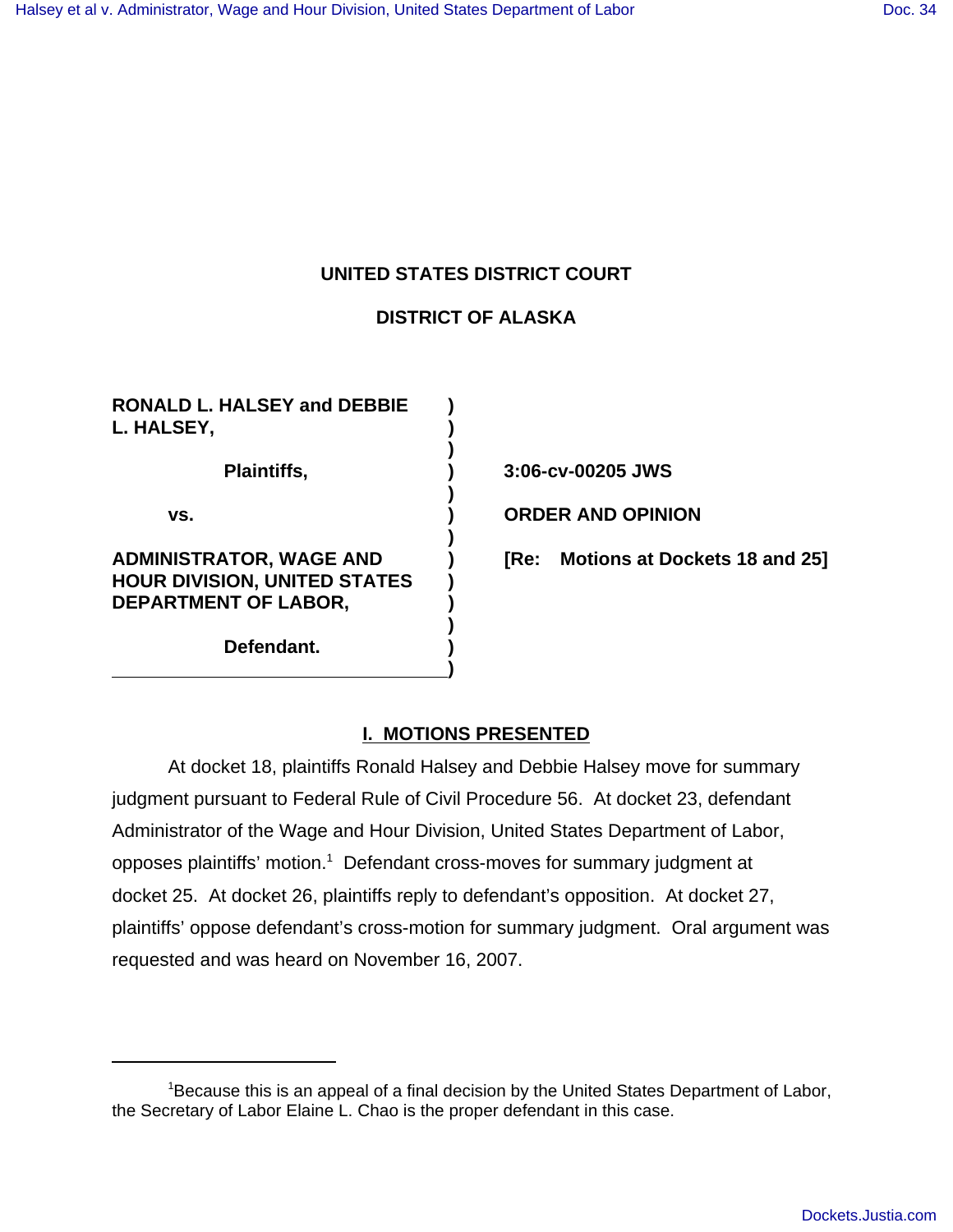#### **II. BACKGROUND**

Ronald and Debbie Halsey are owners of a commercial set net salmon fishing operation in Cook Inlet, Alaska. During the 2001 and 2002 fishing seasons, Samuel Gammon worked as a crew person for the Halseys' fishing operation. Gammon was 13 years old during the 2001 season and 14 years old during the 2002 season. The Halseys knew Gammon's age. Gammon helped set and pull the nets at the opening and closing of fishing periods, picked fish from the nets and placed them in the 22-foot fishing boat, and sometimes unloaded the fish when the boat came to shore. Gammon did not transport the fish to the fish processor for sale.

For the 2001 fishing season, the Halseys' gross revenue from the sale of their catch was approximately \$13,477. In 2002, the gross sales revenue was about  $$11,357.<sup>2</sup>$  In 2002, the Halseys sold their season's catch to Ocean Beauty Seafoods, which combined the Halseys' fish with those of other Cook Inlet fishermen. Ocean Beauty Seafoods sent most of the combined catch to Seattle, Washington, for processing.

 The Halseys paid Gammon a percentage of the gross revenue as his crew share. Gammon's pay of \$750 for the 2001 season and \$750 for the 2002 season was reported to the Internal Revenue Service as non-employee compensation.<sup>3</sup> The Halseys also paid for Gammon's commercial fishing license and provided him with a life jacket and other fishing gear.

On July 12, 2002, a large wave capsized the Halseys' fishing boat while the Halseys, Gammon, and Cody McVay, another crew member, were pulling the nets from the water. The Halseys and McVay survived. Samuel Gammon died as a result of the accident.

On October 2, 2002, the Administrator of the Wage and Hour Division assessed a civil money penalty in the amount of \$11,700 against the Halseys for employing a

 $^2$ Administrative Record at HALS 0000132-0000133, doc. 7. Hereinafter, references to the administrative record will simply refer to the bates numbers.

<sup>3</sup> HALS 0000081 and 0000086.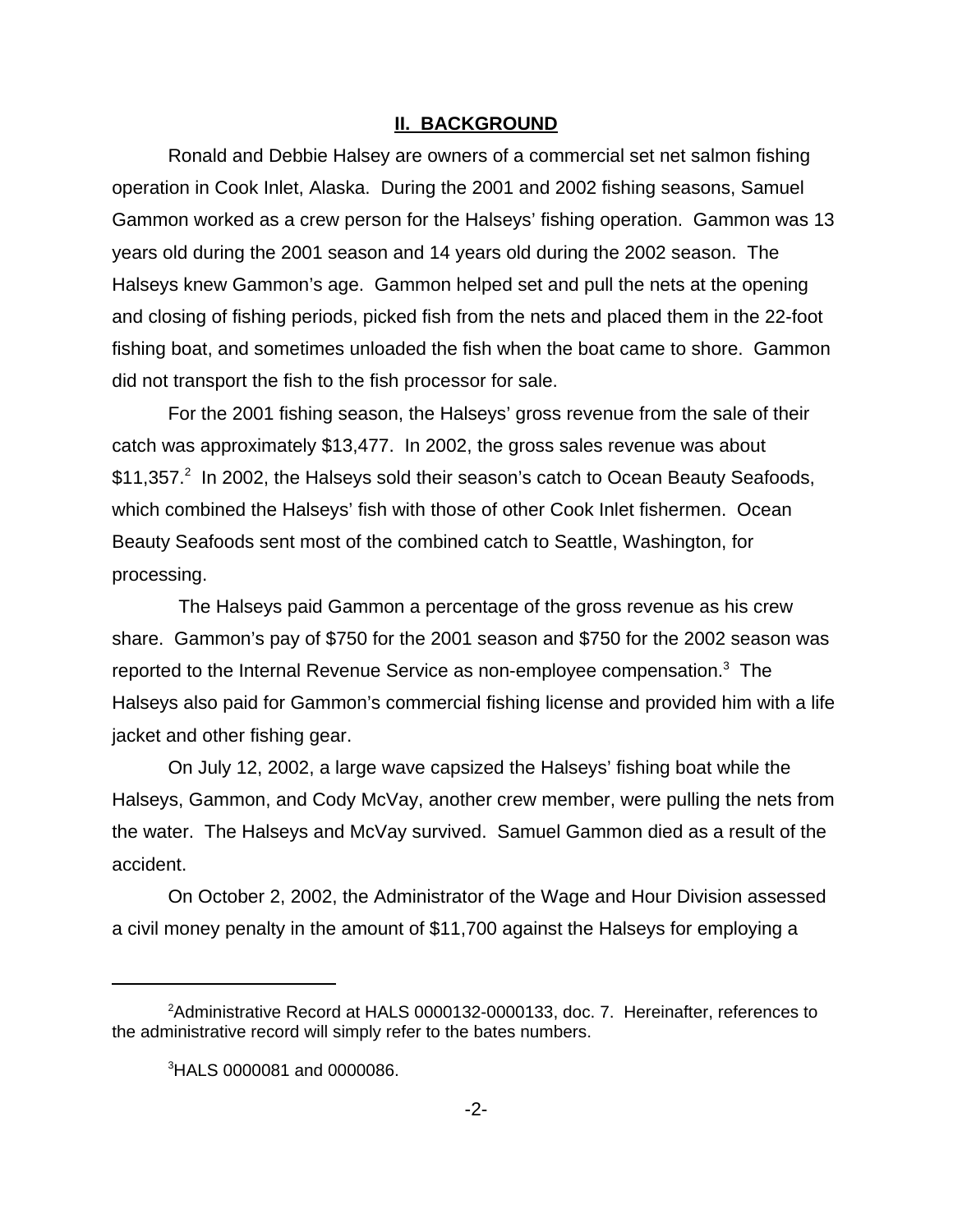minor in violation of the child labor provisions of the Fair Labor Standards Act ("FLSA").<sup>4</sup> The assessed penalty included \$700 for the Halseys' illegal employment of Gammon in 2001 when he was 13 years old, and \$11,000 for the Halseys' illegal employment of Gammon in 2002 when he was 14 years old and drowned. The Halseys timely filed an exception to the assessment and requested a hearing before an Administrative Law Judge ("ALJ"). The parties subsequently filed cross-motions for summary judgment. By order dated October 24, 2003, the ALJ granted the government's motion for summary judgment on liability, finding that 1) Gammon's employment on the fishing vessel was covered under the FLSA's child labor provisions, 2) Gammon's work for the Halseys' fishing enterprise violated the FLSA's child labor provisions, and 3) Gammon was an employee for purposes of the FLSA. $5$ 

By order dated February 2, 2004, the ALJ affirmed the civil money penalty of \$11,700.<sup>6</sup> In the order, the ALJ first noted that the Halseys did not contest the \$700 penalty for their illegal employment of Gammon in 2001 when he was 13 years old. The ALJ then considered the factors set forth in 29 C.F.R. § 579.5 for determining the penalty for the Halseys' employment of Gammon in 2002 when he was 14 years old and died. The ALJ found that the facts of this case warranted the maximum statutory penalty of \$11,000.

The Halseys appealed the ALJ's decisions to the Administrative Review Board ("ARB"). By order dated September 29, 2005, the ARB affirmed both "the ALJ's holding that the Halseys violated the child labor provisions of the FLSA and the ALJ's imposition of a civil money penalty of \$11,700 for the violations."7

6 HALS 0000300.

7 HALS 0000495; *Administrator v. Halsey*, 2005 WL 2415938 \*10 (DOL Adm. Rev. Bd.).

<sup>4</sup> 29 U.S.C. §§201-219.

<sup>5</sup> HALS 0000199.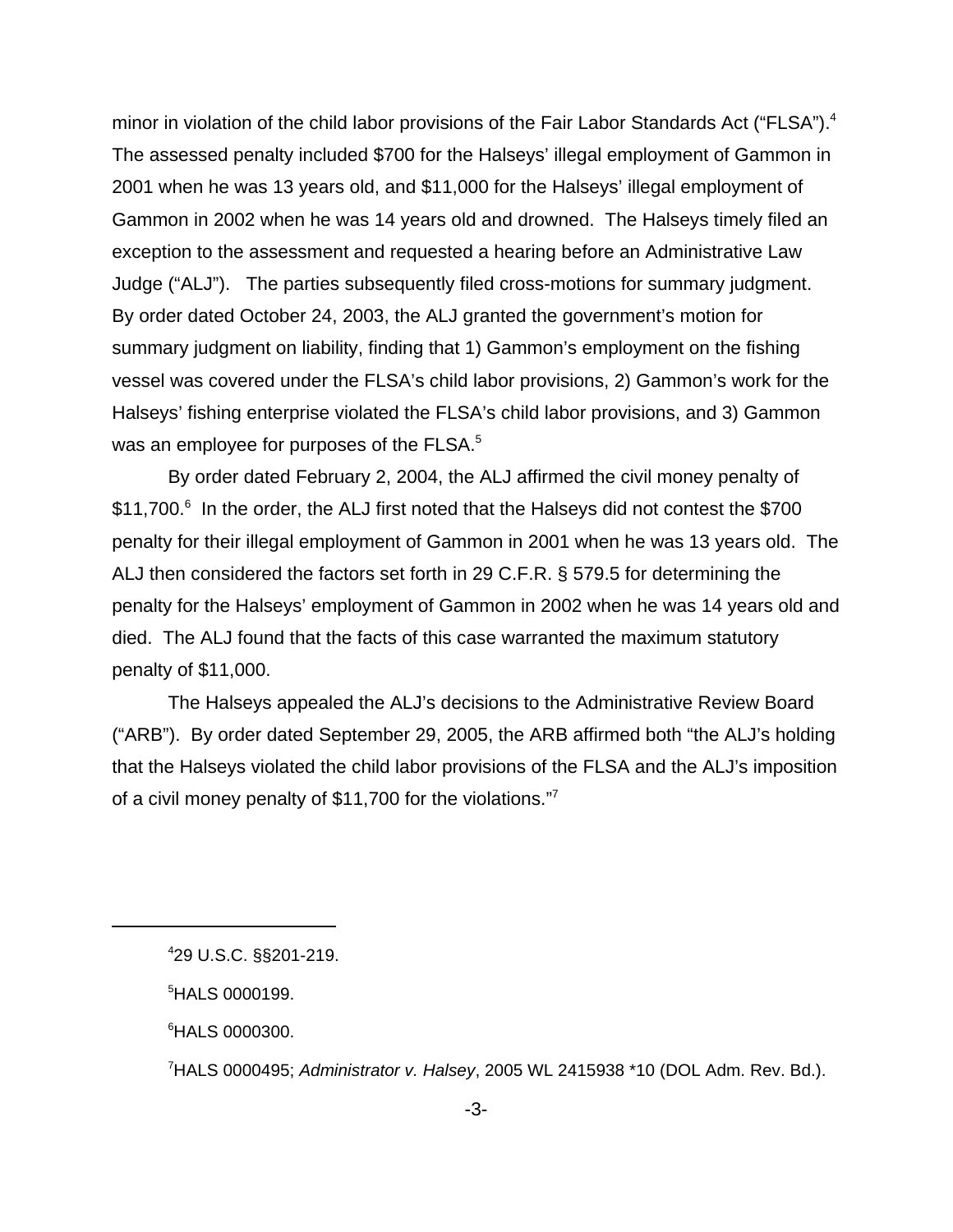On August 31, 2006, plaintiffs Ronald and Debbie Halsey filed a complaint under the Administrative Procedure Act ("APA"),<sup>8</sup> seeking judicial review of the ARB's Final Decision and Order. <sup>9</sup> This court has jurisdiction to review the ARB's final decision under 5 U.S.C. § 704. The parties filed cross-motions for summary judgment which are now ripe for decision.

### **III. STANDARDS OF REVIEW**

### **Summary Judgment Standard**

Federal Rule of Civil Procedure 56© provides that summary judgment should be granted when there is no genuine dispute about material facts and when the moving party is entitled to judgment as a matter of law. The moving party has the burden to show that material facts are not genuinely disputed.<sup>10</sup> To meet this burden, the moving party must point out the lack of evidence supporting the nonmoving party's claim, but need not produce evidence negating that claim.<sup>11</sup> Once the moving party meets its burden, the nonmoving party must demonstrate that a genuine issue exists by presenting evidence indicating that certain facts are so disputed that a fact-finder must resolve the dispute at trial.<sup>12</sup> The court must view this evidence in the light most favorable to the nonmoving party, must not assess its credibility, and must draw all justifiable inferences from it in favor of the nonmoving party.<sup>13</sup>

 $^9$ Doc. 1.

<sup>10</sup>*Celotex Corp. v. Catrett*, 477 U.S. 317, 323 (1986).

<sup>11</sup>*Id.* at 325.

<sup>12</sup>*Anderson v. Liberty Lobby, Inc.*, 477 U.S. 242, 248-49 (1986).

<sup>13</sup>*Id.* at 255; *Soldano v. United States*, 453 F.3d 1140, 1143 (9th Cir. 2006) (citation omitted).

<sup>8</sup> 5 U.S.C. §§ 701-105.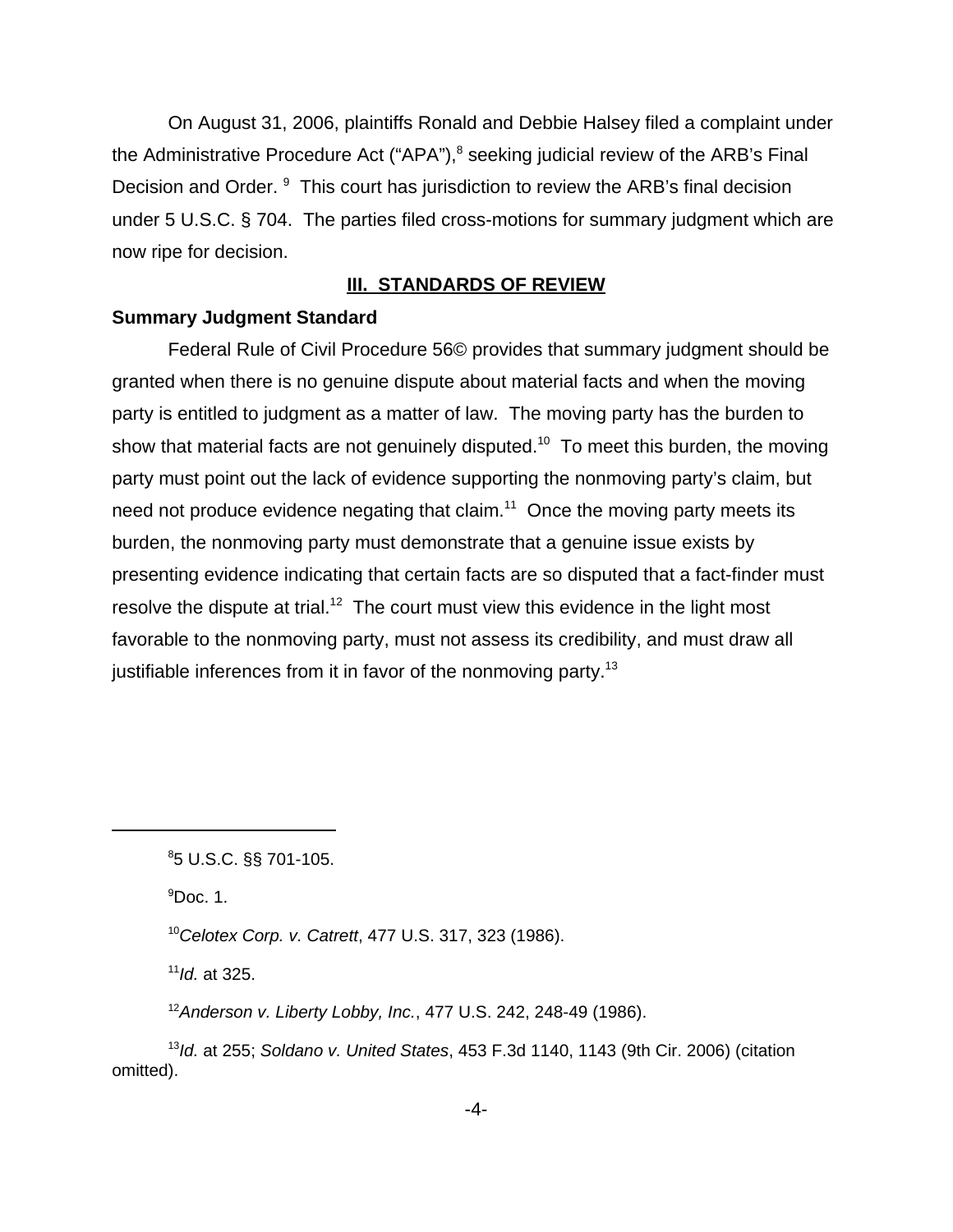#### **Judicial Review of Final Agency Decision**

"The FLSA" does not authorize or preclude judicial review of final agency decisions."14 The final decisions of the Department of Labor ("DOL") are therefore reviewable pursuant to Section 10© of the Administrative Procedures Act, which provides in pertinent part that "[a]gency action made reviewable by statute and final agency action for which there is no other adequate remedy in a court are subject to judicial review."15 Under the APA, the reviewing court "shall hold unlawful and set aside agency action, findings, and conclusions found to be arbitrary, capricious, an abuse of discretion, or otherwise not in accordance with law," or "unsupported by substantial evidence."16 "The 'arbitrary and capricious' standard is appropriate for resolutions of factual disputes implicating substantial agency expertise."<sup>17</sup> "Purely legal questions are reviewed de novo."<sup>18</sup>

#### **IV. DISCUSSION**

Plaintiffs brought this action under the APA, challenging both the ARB's finding that plaintiffs violated child labor laws and assessment of a civil money penalty. Plaintiffs specifically allege that the ARB erred in concluding that 1) plaintiffs are subject to coverage under the FLSA, 2) plaintiffs employed Gammon in oppressive child labor thereby violating Section 212© of the FLSA, 3) Gammon was an "employee" for purposes of the FLSA, and 4) plaintiffs were properly assessed a civil money penalty of \$11,700 for violating the FLSA.<sup>19</sup> The court considers each of plaintiffs' assignments of errors below.

<sup>17</sup>*Akiak Native Community v. U.S. Postal Service*, 213 F.3d 1140, 1144 (9th Cir. 2000). <sup>18</sup>*Id.* (citing *Wagner v. National Transp. Safety Bd*., 86 F.3d 928, 930 (9th Cir. 1996)).  $19$ Doc. 1 at 2-3.

<sup>14</sup>*Acura of Bellevue v. Reich*, 90 F.3d 1403, 1407 (9th Cir. 1996).

<sup>15</sup>*Id.* (quoting 5 U.S.C. § 704).

<sup>165</sup> U.S.C. § 706(2)(A) and (E); *Golden Northwest Aluminum, Inc. v. Bonneville Power Administration*, 501 F.3d 1037, 1045 (9th Cir. 2007).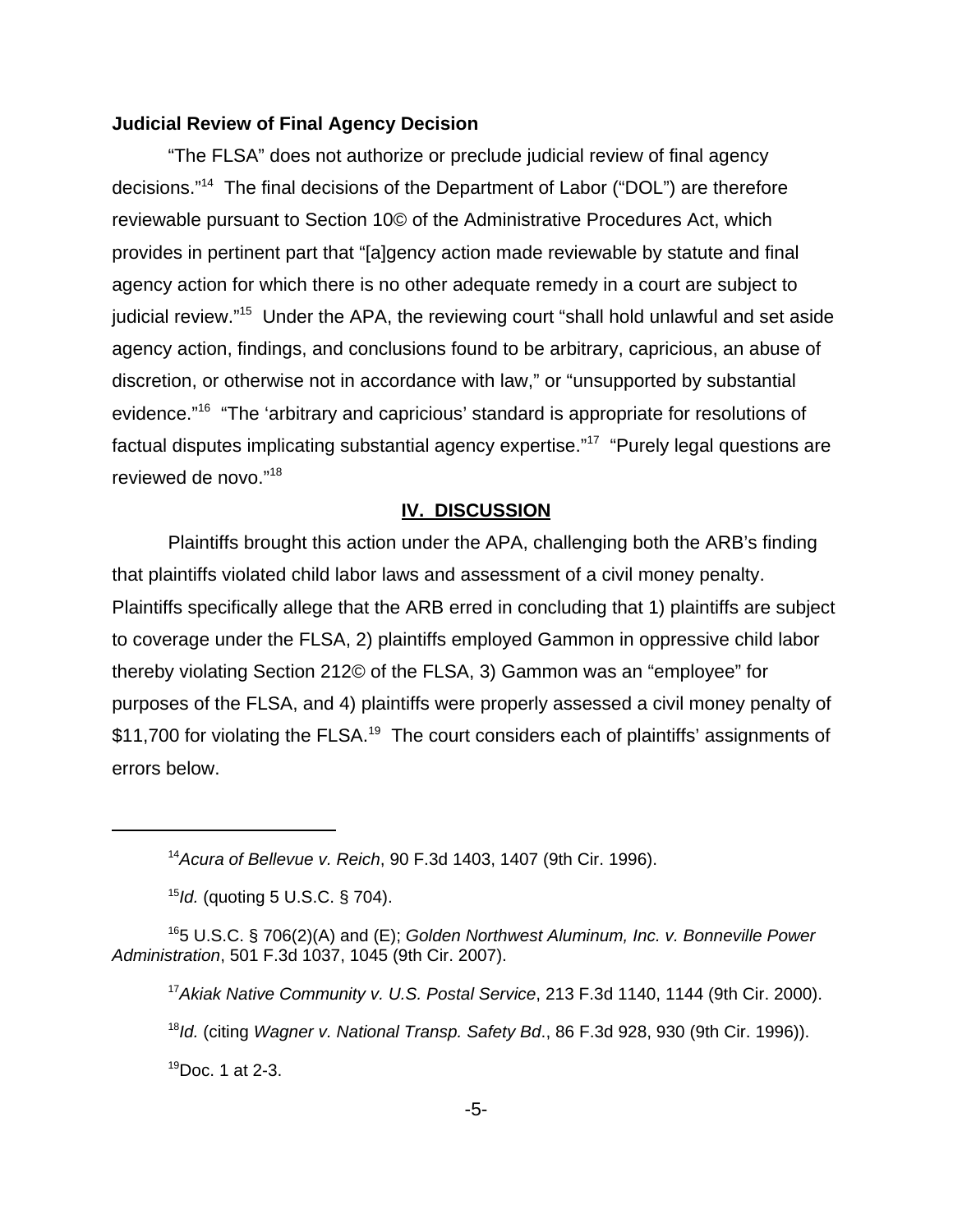### **Whether the ARB Erred in Concluding that Gammon Was Subject to Coverage under the FLSA**

Plaintiffs first contend, as they did before the ALJ and ARB, that the FLSA does not apply to the instant case because plaintiffs' fishing operation is not a covered enterprise. Plaintiffs specifically argue that "[a] commercial fishing enterprise engaged in commerce or the production of goods for commerce is not subject to the FLSA's child labor provisions unless the enterprise has a minimum annual gross sales volume of \$500,000."<sup>20</sup> It is undisputed that plaintiffs' annual gross sales volume for 2001 and 2002 was far less than \$500,000. In support of their argument, plaintiffs cite 29 U.S.C. § 203(s)(1)(A), which defines "enterprise engaged in commerce or in the production of goods for commerce" as an enterprise that "has employees engaged in commerce or in the production of goods for commerce...and...whose annual gross volume of sales made or business done is not less than \$500,000."

Alternatively, plaintiffs argue that their fishing operation is not subject to the FLSA because plaintiffs themselves were the only "regular" employees of the business. In support, plaintiffs cite 29 U.S.C. § 203(s)(2), which provides that any establishment that has as its only "regular" employees the owners of the establishment "shall not be considered to be an enterprise engaged in commerce or in the production of goods for commerce or a part of such an enterprise."

Section 12 © of the FLSA states, "No employer shall employ any oppressive child labor in commerce or in the production of goods for commerce or in any enterprise engaged in commerce or in the production of goods for commerce."<sup>21</sup> Under the FLSA, an "employer" includes "any person acting directly or indirectly in the interest of an employer in relation to an employee."<sup>22</sup> Based on the plain language of the FLSA and its legislative history, the Ninth Circuit has ruled that "the FLSA provides two independent types of coverage, and that an employee who engages in commerce is

 $^{20}$ Doc. 18 at 11.

 $2129$  U.S.C. § 212(c).

 $2229$  U.S.C. § 203(d).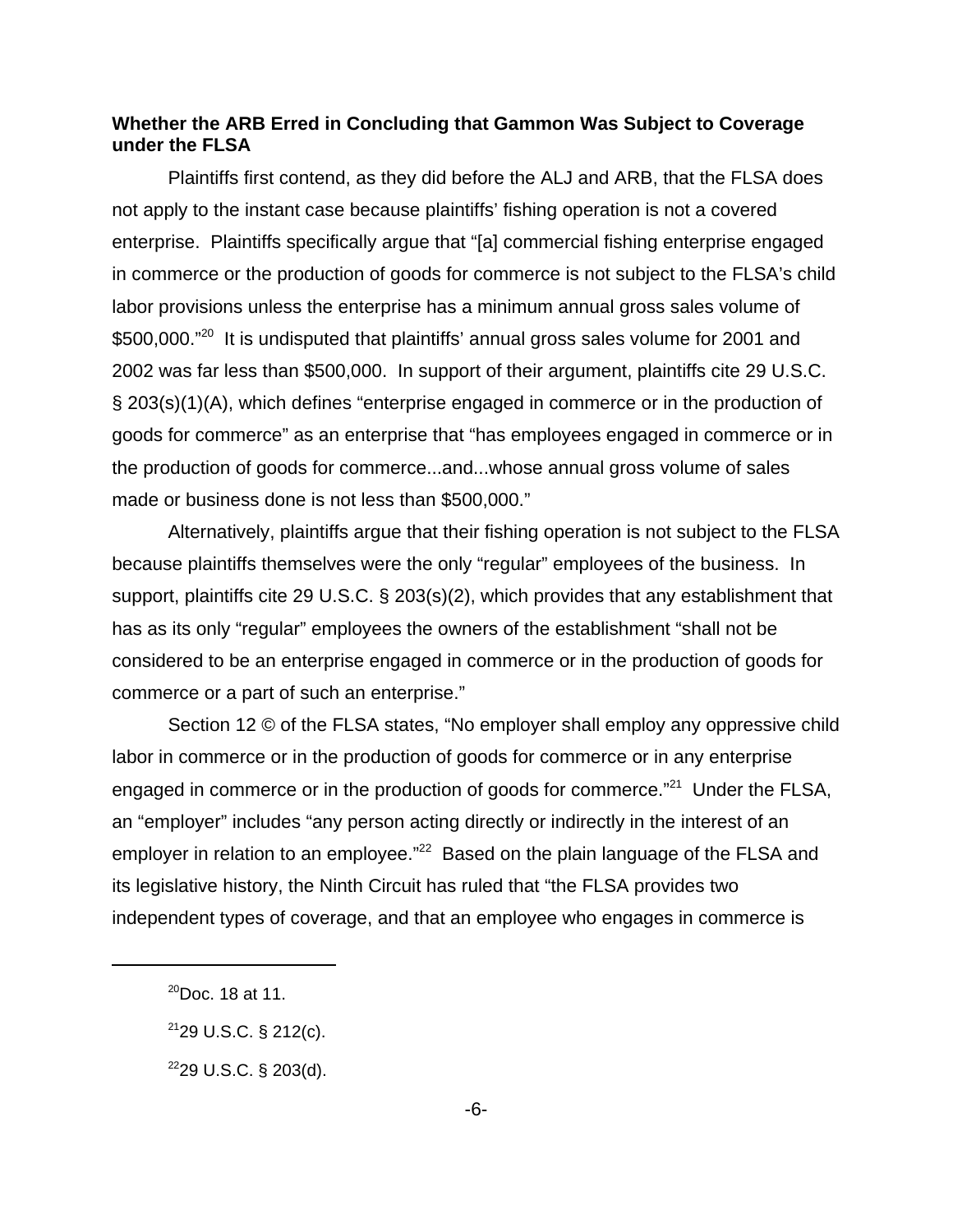individually covered [by the FLSA] regardless of whether his employer qualifies as a covered enterprise."23 Accordingly, coverage exists under the FLSA's child labor provisions if either Gammon was employed in oppressive child labor in commerce (individual coverage) or if plaintiffs' fishing operation was an enterprise engaged in commerce (enterprise coverage).<sup>24</sup>

Here, the ALJ concluded that Gammon enjoyed individual coverage because he engaged in commerce for FLSA purposes. Pursuant to 29 U.S.C. § 203(b), "commerce" is defined as "trade, commerce, transportation, transmission, or communications among the several States or between any State and any place outside thereof." The ALJ based his ruling on the undisputed facts that Gammon picked and unloaded fish as part of his paid duties for plaintiffs, and those fish were sold to Ocean Beauty Seafoods, and then shipped from Alaska to Seattle, Washington. The ARB affirmed the ALJ's ruling on the grounds that "the Halseys' contention that their business does not quality as 'an enterprise engaged in commerce,'... has no bearing on the ALJ's independent conclusion that Gammon engaged 'in commerce' and, therefore, is individually covered under the FLSA."25

Based on the undisputed facts, the court affirms the ALJ's finding that Gammon engaged in commerce for purposes of the FLSA, and "as a covered individual enjoyed the protection of the child labor provisions."26 Because the ALJ and ARB correctly applied the appropriate substantive law and there are no genuine issues of material

<sup>23</sup>*Zorich v. Long Beach Fire Dept.*, 118 F.3d 682, 686 (9th Cir. 1997). *See also Chao v. A-One Medical Services, Inc.*, 346 F.3d 908, 914 (9th Cir. 2003) (holding that coverage exists under the FLSA if either the employee is engaged in commerce or the employer is an enterprise engaged in commerce); 29 C.F.R. § 570.113(b) ("[I]t may be generally stated that employees considered to be within the scope of the phrases 'in commerce or in the production of goods for commerce' for purposes of the wage and hours provisions are also included within the identical phrases used in section 12©.")

<sup>24</sup>*Chao*, 346 F.3d at 914.

<sup>&</sup>lt;sup>25</sup>HALS 0000488.

<sup>&</sup>lt;sup>26</sup>HALS 0000196.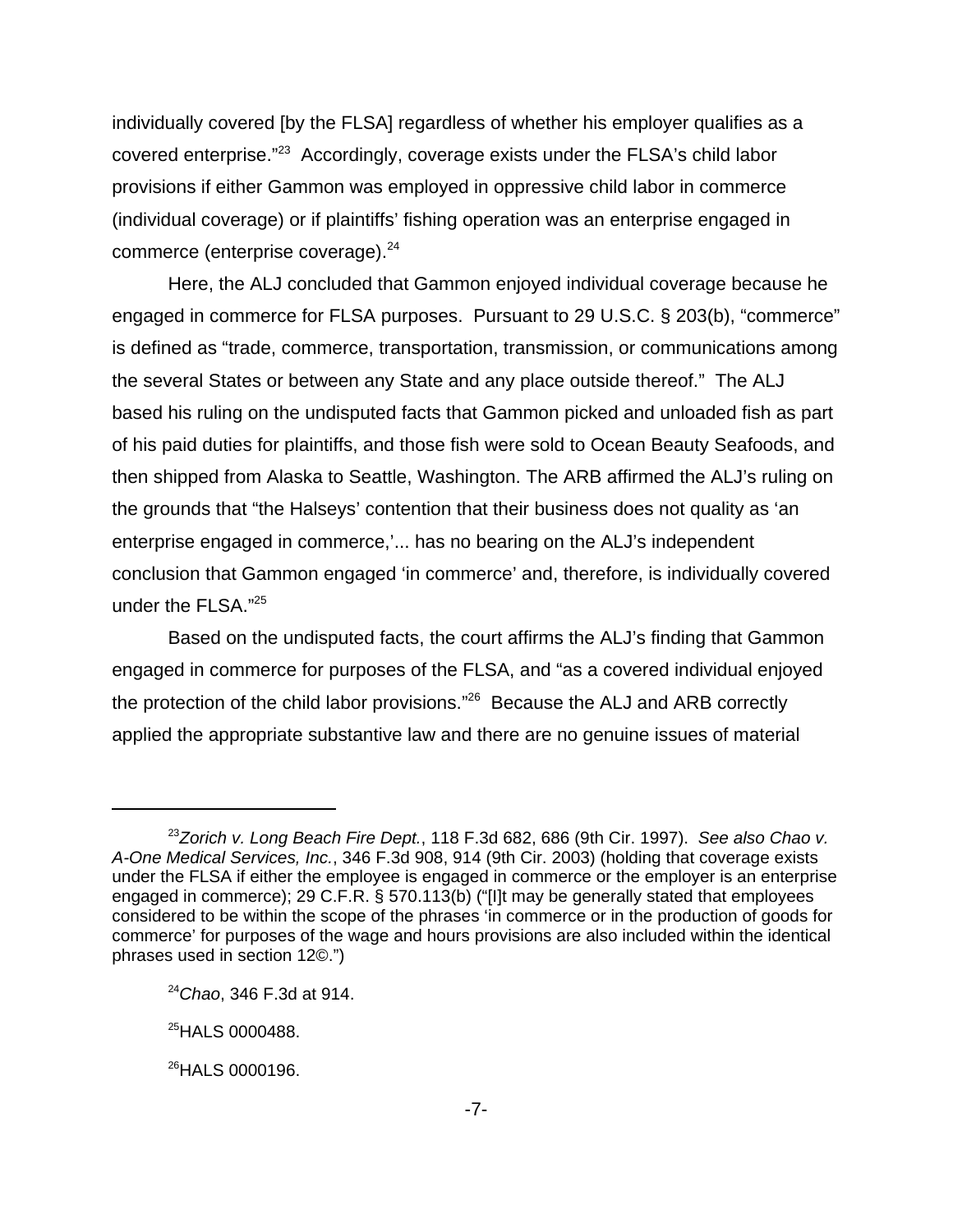fact, the ARB did not err in concluding that Gammon was subject to coverage under the FLSA, and defendant is entitled to summary judgment on the above issue. $27$ 

### **Whether the ARB Erred in Concluding that Plaintiffs Employed Gammon in Oppressive Child Labor**

Plaintiffs next argue that the ARB erred in concluding that plaintiffs employed Gammon in oppressive child labor because Gammon's work in 2002 as a crew person "was not employment in an occupation connected with transportation."<sup>28</sup> The FLSA prohibits commerce involving "oppressive child labor," which is defined in pertinent part as:

...a condition of employment under which...any employee under the age of sixteen years is employed by an employer...The Secretary of Labor shall provide by regulation or by order that the employment of employees between the ages of fourteen and sixteen years in occupations other than manufacturing and mining shall not be deemed to constitute oppressive child labor if and to the extent that the Secretary of Labor determines that such employment is confined to periods which will not interfere with their schooling and to conditions which will not interfere with their health and well-being. $29$ 

Pursuant to that authority, the Secretary promulgated a list of prohibited occupations for minors 14 and 15 years old, which included occupations in connection with the "[t]ransportation of persons or property by ...water."30 The implementing regulation more specifically prohibits occupations involving "the performance of any duties on...vessels."<sup>31</sup>

 $27$ The court notes that because Gammon was subject to individual coverage under the FLSA, his employment as a 13 year old was plainly illegal under the Act and implementing regulations given that 29 C.F.R. § 570.199 explicitly provides that "employment of minors under 14 years of age is not permissible under any circumstances if the employment is covered by the child labor provisions and not specifically exempt."

 $^{28}$ Doc. 18 at 18.

 $2929$  U.S.C. § 203(I).

 $3029$  C.F.R. § 570.33(f)(1).

 $31$ 29 C.F.R. § 570.33(f).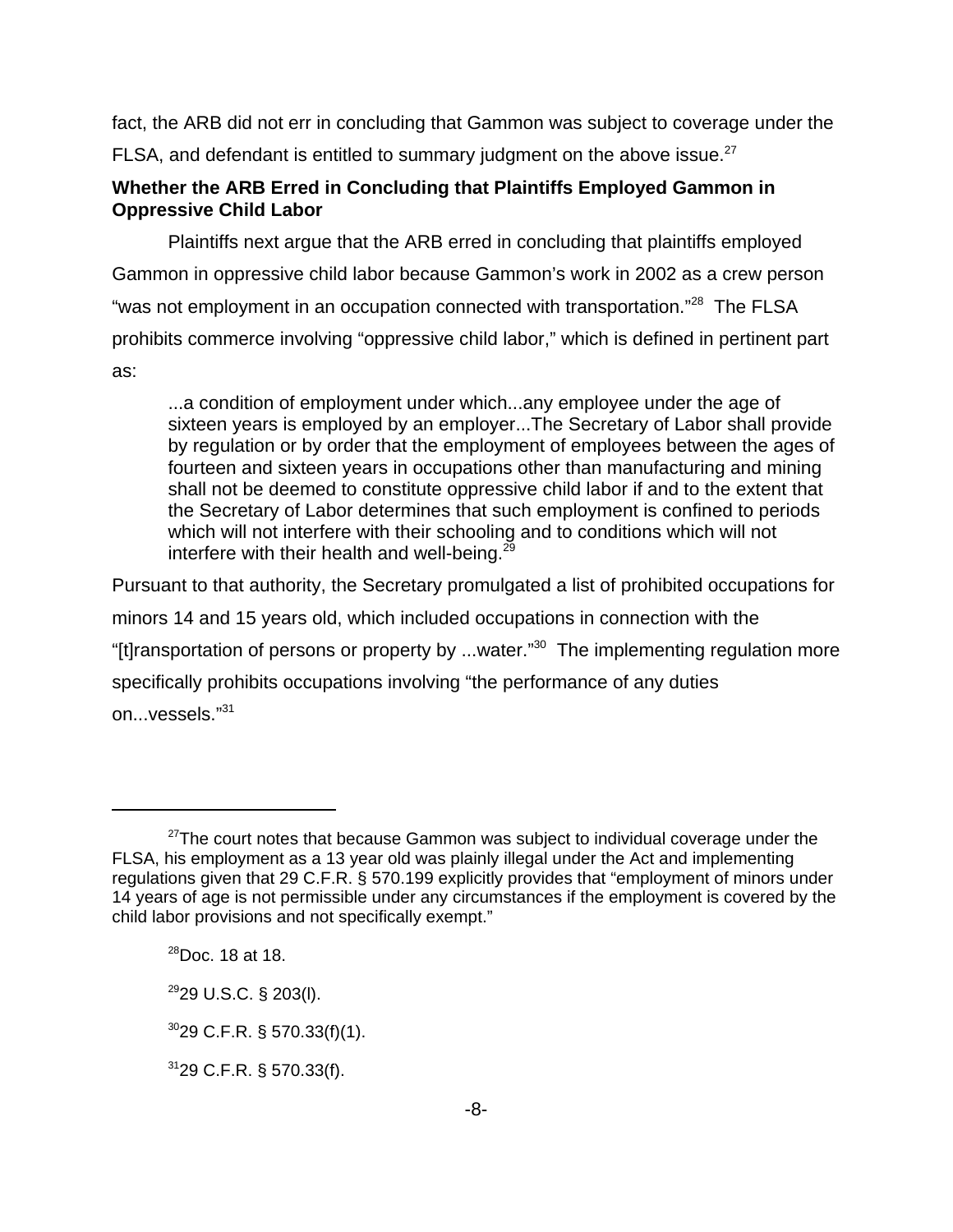Plaintiffs argue that the "work of catching fish is not an occupation in connection with the transportation of person or property by water.<sup>"32</sup> In support of their argument, plaintiffs cite a DOL publication entitled "Youth Employment Rules in Net Fishing." The publication states that the "youth employment provisions of the FLSA apply to minor employees whose work involves catching fish, working on fishing boats and/or the processing of fish that will leave the state directly or indirectly and become part of interstate commerce."<sup>33</sup> The DOL publication further states that under federal law, minors under 16 years of age "may not work in occupations...involving work (except sales work) in connection with: transportation of persons or property by rail, highway, air on water, pipeline or other means."34

Contrary to plaintiffs' argument, the DOL publication entitled "Youth Employment Rules in Net Fishing" is not inconsistent with 29 C.F.R. § 570.33(f). While both the DOL publication and regulation contemplate that youth may work in the fishing industry in some capacities, the regulation limits such work in the fishing industry to the performance of office work or sales work in connection with the transportation of persons or property by water which "does not involve the performance of any duties on...vessels."<sup>35</sup>

Moreover, DOL's Field Operations Handbook ("FOH") specifically states that occupations which are in connection with transportation within the meaning of 29 C.F.R. § 507.33(f)(1) include: (1) jobs performed on boats; (2) jobs performed in, on, or in close proximity to docks or wharves or such other places where power-driven equipment designed or used for transportation may be in motion; and (3) jobs in loading or unloading boats."<sup>36</sup> "The Secretary of Labor's interpretation of her own regulations is

34HALS 0000135.

 $3529$  C.F.R. § 570.33(f).

36FOH § 333b05; http://www.dol.gov/esa/whd/FOH

 $32$ Doc. 18 at 21.

<sup>33</sup>HALS 0000134.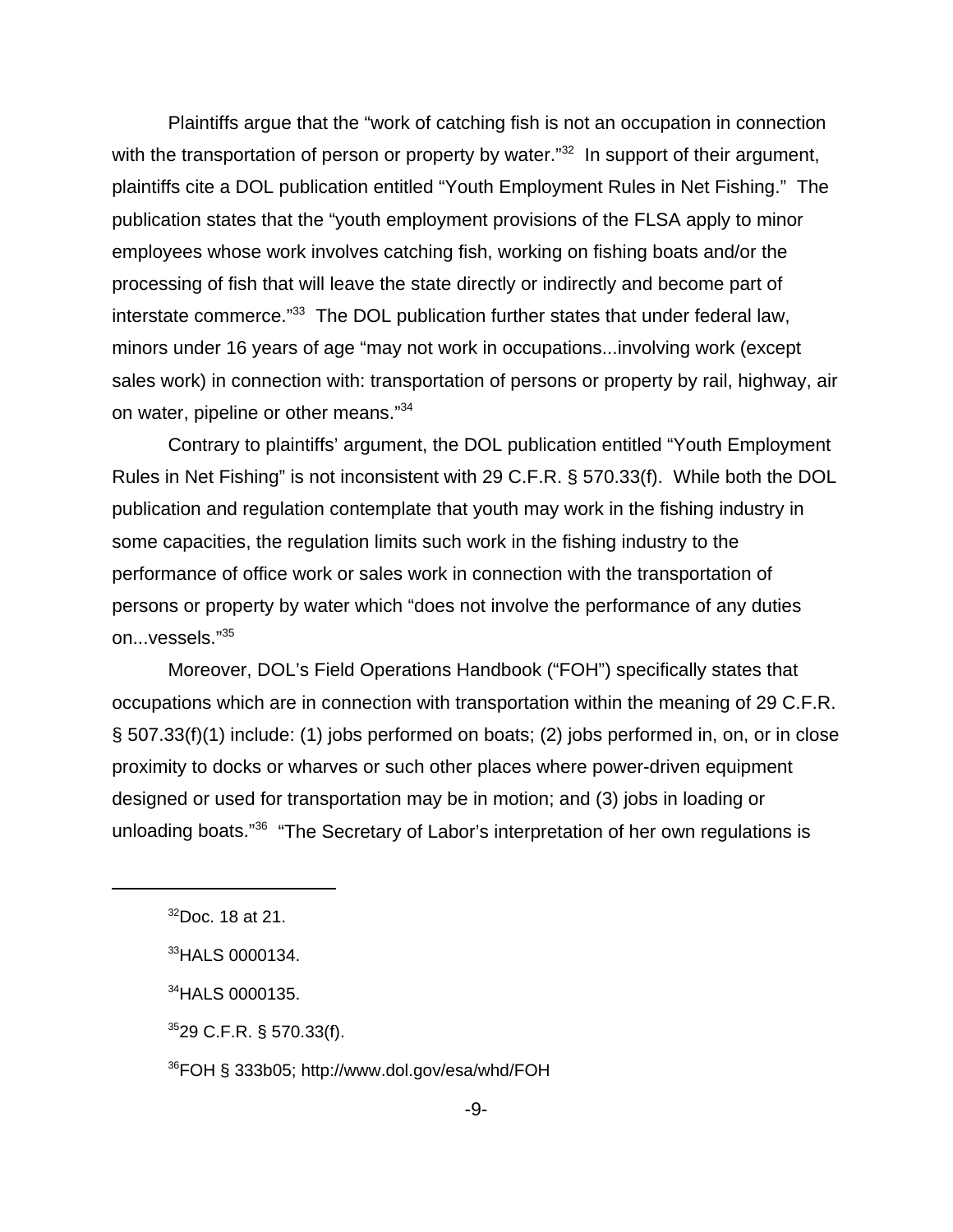entitled to deference and is controlling unless 'plainly erroneous or inconsistent with the regulation."<sup>37</sup> Here, "[t]here is simply no reason to suspect that the interpretation does not reflect the agency's fair and considered judgment on the matter in question."38

Plaintiffs' assertion that allowing minors to work in the net fishing business as contemplated in "Youth Employment Rules in Net Fishing" is meaningless if the minors cannot work aboard vessels asks the court to assume too much. There are myriad shore-based tasks a minor can perform at a set net site, including cleaning and mending nets, preparing and serving meals, moving and storing gear, and doing chores necessary for fish camp maintenance. Even giving the "Youth Employment Rules in Net Fishing" publication more weight than it is due, $39$  plaintiffs have not made a showing that the Secretary's position is plainly erroneous or inconsistent with 29 C.F.R. § 570.33(f). Finally, while the court recognizes that the Secretary's interpretation may be incongruent with actual practices traditionally followed by many Alaskans engaged in set net fishing, that fact does not render the Secretary's position incorrect under the governing regulations and statutes.

Based on the DOL's reasonable interpretation of its own regulation and the application of 29 C.F.R. § 570.33(f) to the facts of this case, the ARB held that plaintiffs "employed Gammon in oppressive child labor in 2001 when he was 13 years of age in violation of the FLSA's child labor provisions at Sections 12© and 3(l) and when Gammon worked as a 14-year-old minor at the time of his drowning, in violation of the standards the Secretary set forth at 29 C.F.R.  $\S$ § 570.33(f)(1) and 570.119(f)(1)."<sup>40</sup>

 Because the ARB correctly applied the appropriate substantive law and there are no genuine issues of material fact, the ARB did not err in concluding that plaintiffs

<sup>37</sup>*Klem v. County of Santa Clara, California*, 208 F.3d 1085, 1089 (9th Cir. 2000) (quoting *Auer v. Robbins*, 519 U.S. 452, 461 (1997)).

<sup>38</sup>*Auer*, 519 U.S. at 462.

<sup>&</sup>lt;sup>39</sup>DOL's publication, "Youth Employment Rules in Net Fishing," explicitly states that the publication is "provided for general information only and does not carry the force of legal opinion." HALS 000017.

<sup>40</sup>*Halsey*, 2005 WL 2415938 at \*7.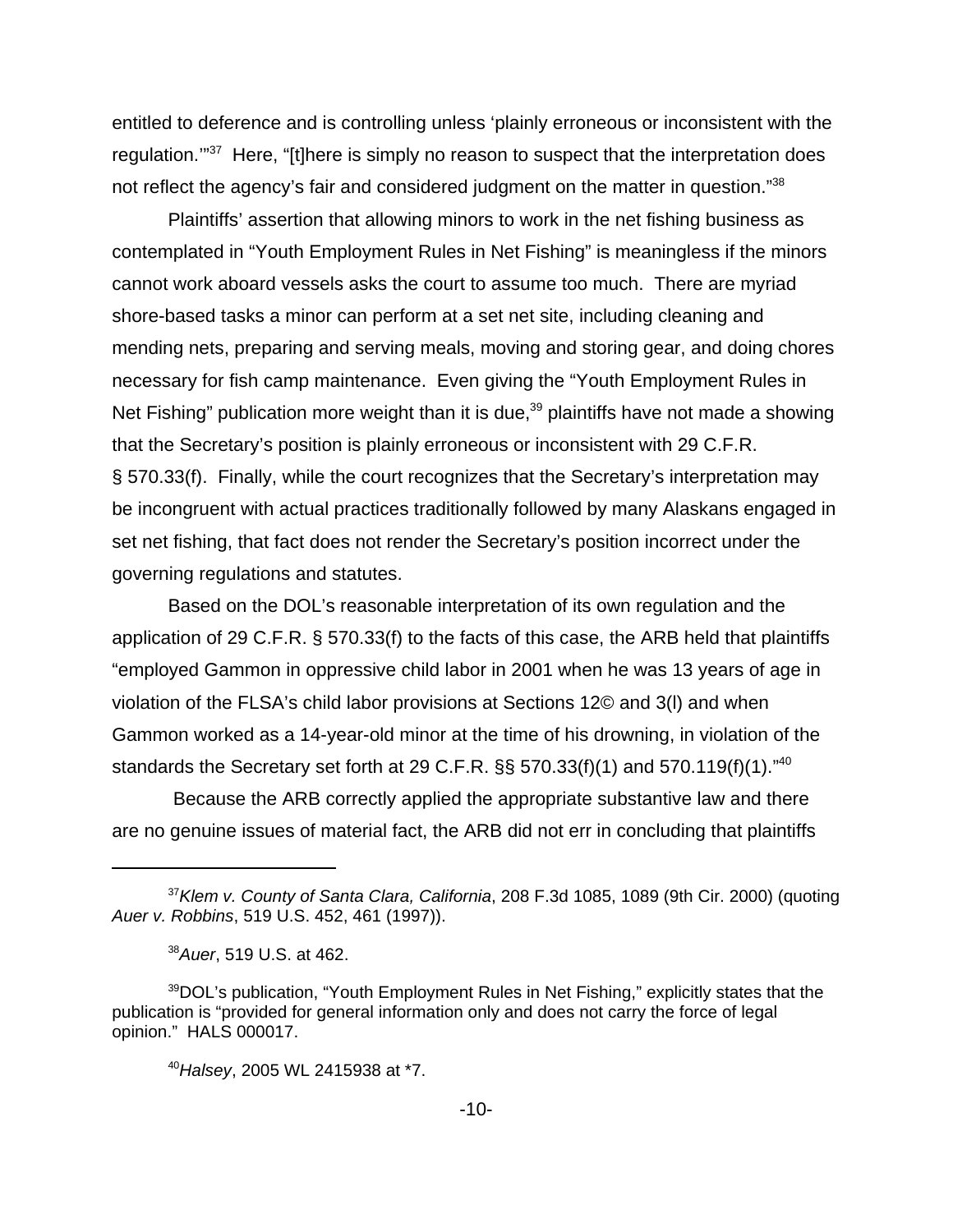violated the FLSA when they knowingly employed Gammon as a 13 and 14 year old in an occupation in connection with the transporting of fish by water. Accordingly, the court will affirm the ARB's holding that plaintiffs violated the child labor provisions of the FLSA in 2001 and 2002. Defendant is thus entitled to summary judgment on the above issue.

## **Whether the ARB Erred in Concluding that Gammon was an Employee for Purposes of the FLSA**

Plaintiffs next argue that the FLSA does not apply to the facts of this case because Gammon was a self-employed independent contractor and not an "employee." In support of their argument, plaintiffs cite the definition of "enterprise" in 29 U.S.C. § 203(r)(1), which excludes "the related activities performed for such enterprise by an independent contractor." Plaintiffs' assignment of error is without foundation and was properly dismissed by the ARB.

The FLSA defines "employee" as including "any individual employed by an employer,"<sup>41</sup> and "employ" as including "to suffer or permit to work."<sup>42</sup> In determining whether a person is an independent contractor or "employee" for purposes of the FLSA, courts have identified a number of factors that should be considered, including:

1) The degree of the alleged employer's right to control the manner in which the work is to be performed; 2) the alleged employee's opportunity for profit or loss depending upon his managerial skill; 3) the alleged employee's investment in equipment or materials required for his task, or his employment of helpers; 4) whether the service rendered requires a special skill; 5) the degree of permanence of the working relationship; 6) whether the service rendered is an integral part of the employer's business.<sup>43</sup>

"Neither the presence nor the absence of any individual factor is determinative."<sup>44</sup> Rather, whether an employer-employee relationship exists depends "upon the

4229 U.S.C. § 203(g).

<sup>43</sup>*Donovan v. Sureway Cleaners*, 656 F.2d 1368, 1370 (9th Cir. 1981) (quoting *Real v. Driscoll Strawberry Associates, Inc.*, 603 F.2d 748 (9th Cir. 1979)).

<sup>4129</sup> U.S.C. § 203(e)(1).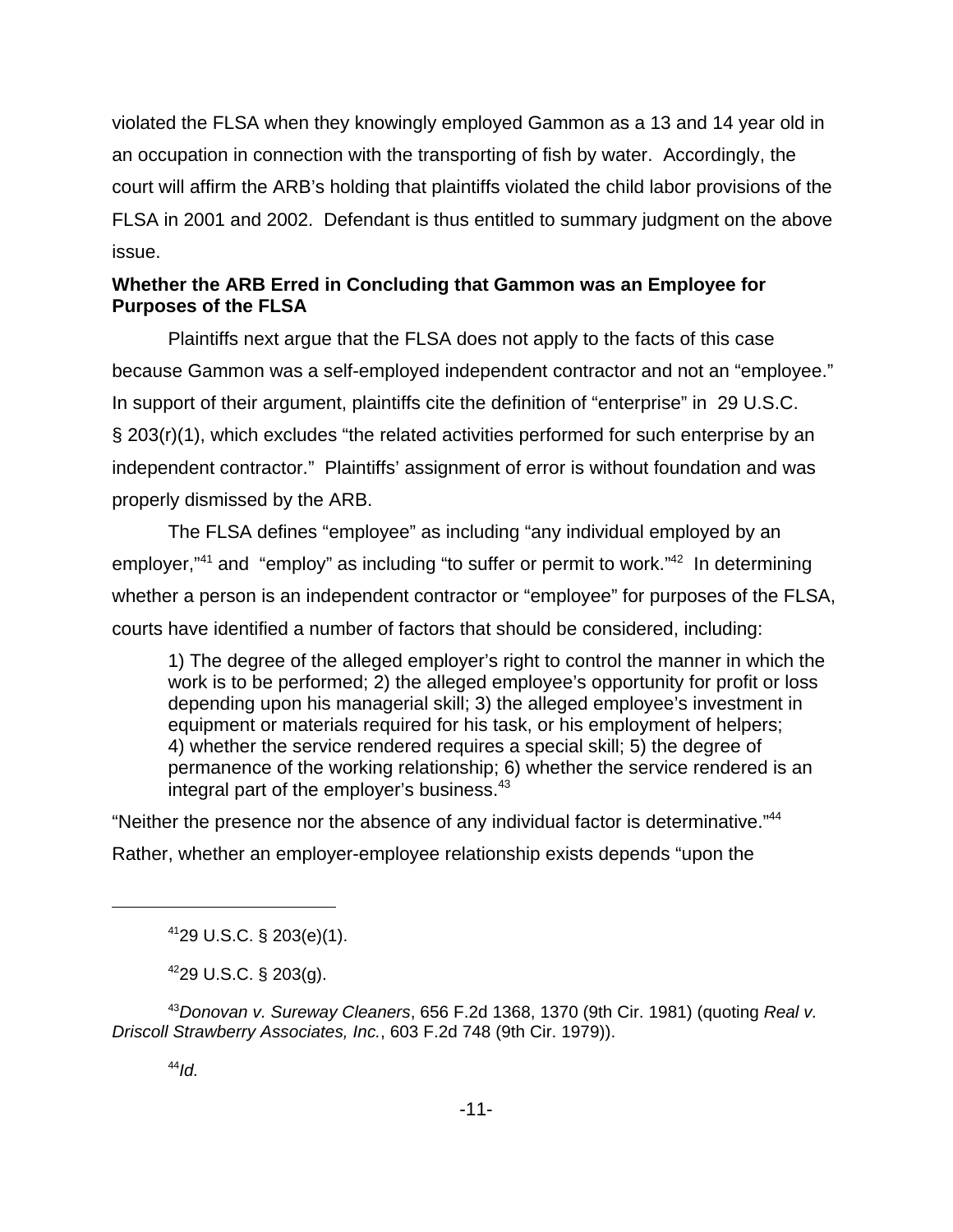circumstances of the whole activity, and whether as a matter of economic reality, the individual is dependent upon the business to which she or he renders service."<sup>45</sup>

While the ALJ first expressed doubt as to "whether an unemancipated minor may be an independent contractor," the ALJ appropriately considered the above six factors. After an extensive analysis of the facts of this case in connection with the above factors, the ALJ concluded:

Taken together with Samuel's age, these facts show that 1) the Halseys had virtually complete control of the manner in which Samuel's work was performed onboard their fishing vessel; 2) Samuel exercised no managerial skills bearing on his opportunities for profit or loss; 3) Samuel had no investment in materials or equipment required for his work; 4) no specialized skills were required for his work; 5) permanence of the relationship is not a significant factor here; and 6) Samuel's services comprised an integral part of the Halsey's fishing enterprise. Samuel was the Halseys' employee for purposes of the Act.<sup>46</sup>

The ARB affirmed the ALJ's determination that Gammon was plaintiffs' employee for purposes of the FLSA on the grounds that the "ALJ properly considered the relevant factors in conjunction with the undisputed material facts."<sup>47</sup>

Because the ALJ and ARB correctly applied the substantive law to the undisputed facts in this matter, the ARB did not err in concluding that Gammon was plaintiffs' employee within the meaning of the FLSA. After reviewing each of the above factors, the court concurs that Gammon was as a matter of economic reality dependent on the plaintiffs' fishing enterprise and therefore within the protections and benefits afforded by the FLSA. Defendant is entitled to summary judgment on this issue.

# **Whether the ARB Erred in Affirming Civil Money Penalty of \$11,700 for Plaintiffs' Violation of the FLSA**

In their motion for summary judgment, plaintiffs identify the following as an issue for review: "Did the ARB err in concluding that the [ALJ] properly assessed a civil

<sup>45</sup>*Id.* (internal citations and quotations omitted).

<sup>46</sup>HALS 0000199.

<sup>47</sup>*Halsey*, 2005 WL 2415938 at \*8.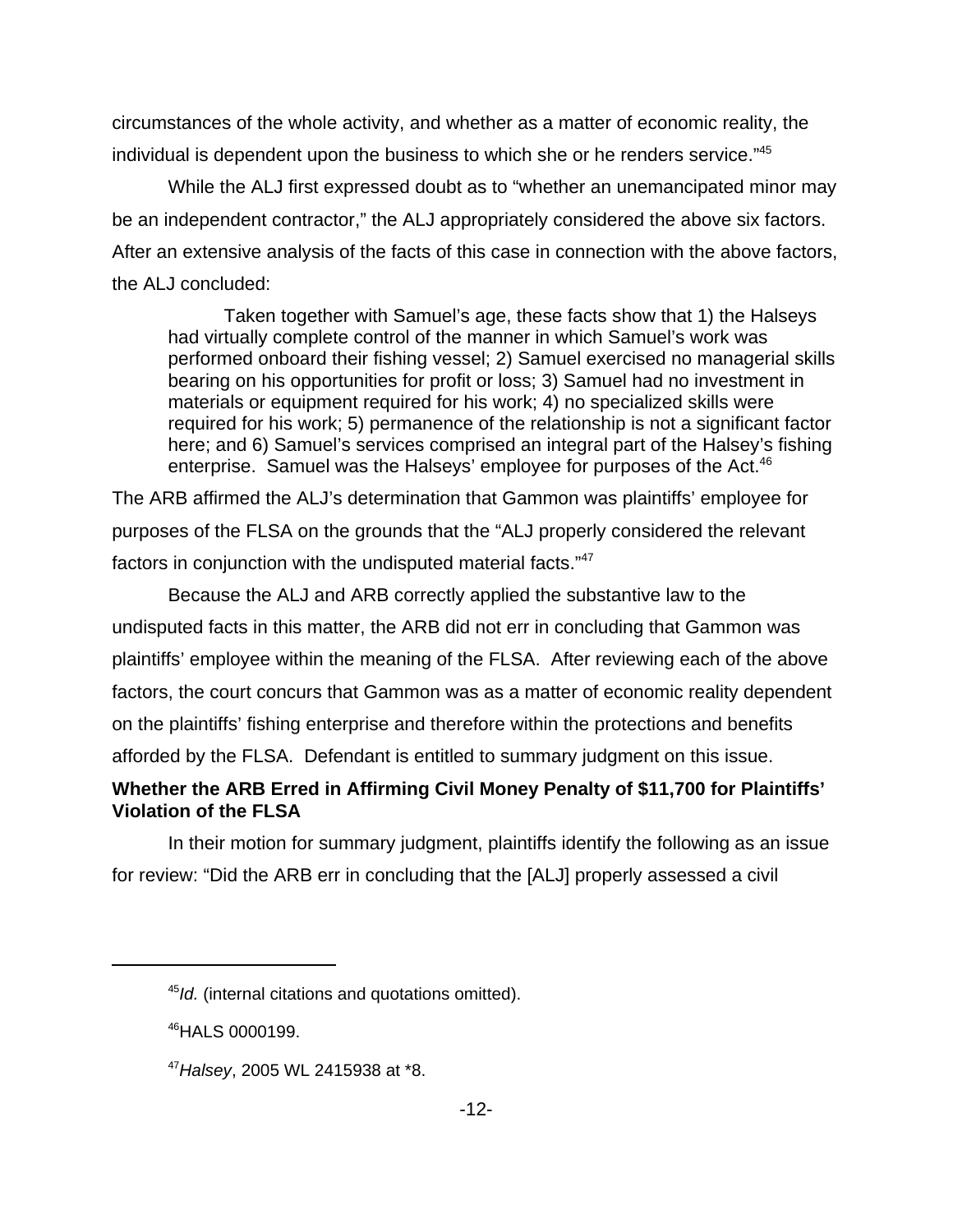monetary penalty of \$11,700 for the Halseys' violation of Section 212© of the FLSA?"<sup>48</sup> Plaintiffs did not, however, brief the above issue, nor offer any reasons why the assessment of a civil money penalty of \$11,700 should not be affirmed.

The FLSA provides that an employer who violates child labor provisions shall be subject to civil penalties for each minor employed in violation of the FLSA or applicable regulations.49 For any violation occurring after January 2002, the maximum civil money penalty for each employee who was the subject of a violation is \$11,000.<sup>50</sup> The implementing regulation provides that in determining the amount of a penalty, several factors should be considered, including "the appropriateness of such penalty to the size of the business charged with the violation or violations" and "the gravity of the violation or violations."51 In addition, the regulations provide that in determining the amount of a penalty, it shall also be determined whether the evidence shows that the violation is *de minimis*. 52

Here, the ALJ initially noted that plaintiffs did not contest the \$700 penalty assessed for plaintiffs' illegal employment of Gammon in 2001. The ALJ then considered the factors set forth in 29 C.F.R. § 579.5 for determining the amount of the penalty for plaintiffs' illegal employment of Gammon in 2002, when he was 14 years old and drowned. The ALJ stated that "[w]hen a child of 14 dies while employed in oppressive child labor, the maximum statutory penalty seems to be called for unless mitigating factors weigh heavily in the offender's favor."<sup>53</sup> The ALJ found that no mitigating factors weigh substantially in the plaintiffs' favor. The ALJ reasoned that the fact that the penalty for the 2002 violation could equal plaintiffs' 2002 season's earnings

- $5029$  C.F.R. § 579.5(a).
- $5129$  C.F.R. § 579.5(b) and (c)
- $529$  C.F.R. § 579.5(d)(1).

53 HALS 0000299.

 $48$ Doc. 18 at 3.

<sup>4929</sup> U.S.C. § 216(e).